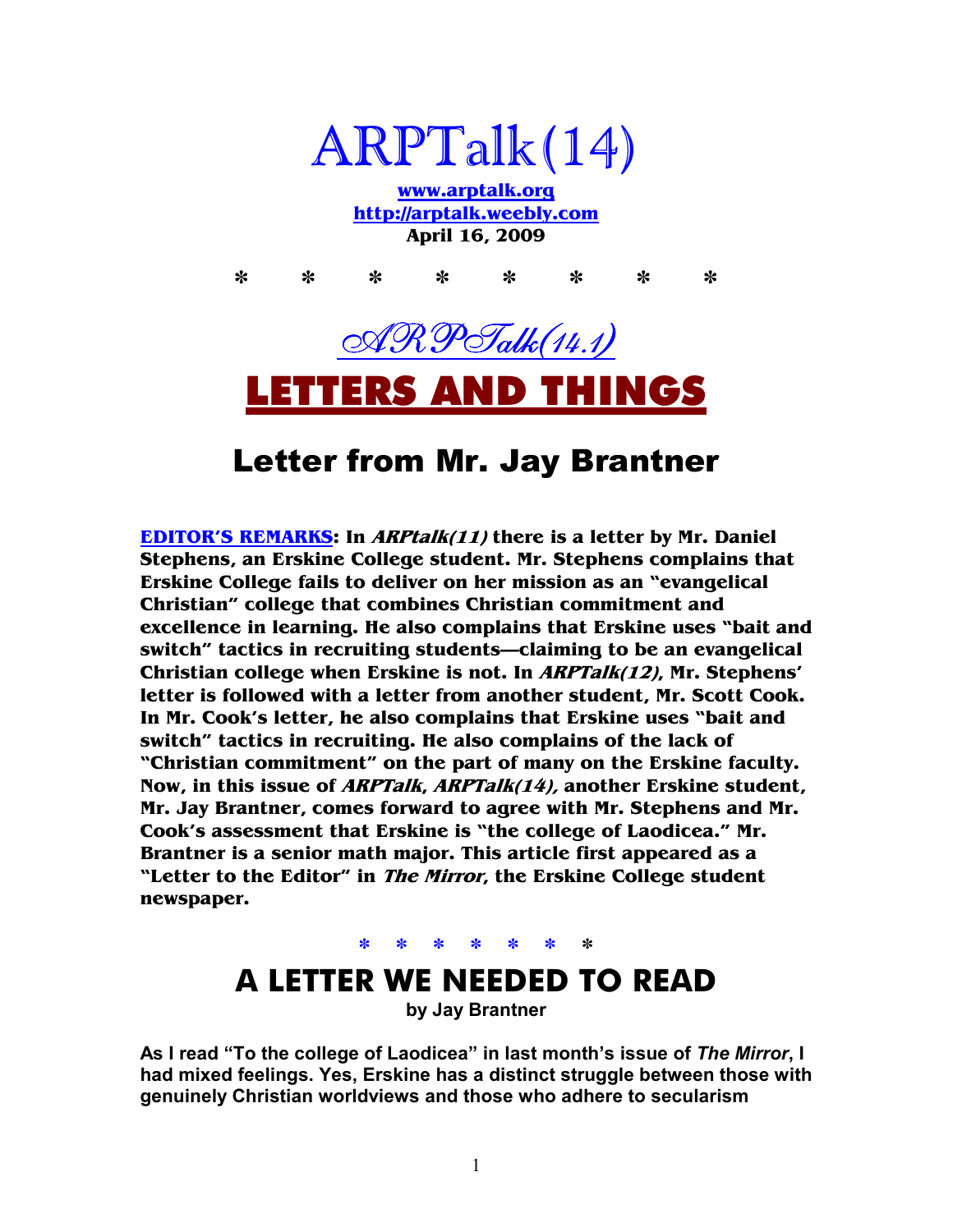**(occasionally with a meaningless religious gloss). I was taken aback, however, by the challenge, "How many professors or administrators would be comfortable, nay, overjoyed to say 'Jesus Christ, the Son of God, came into this world, was crucified, died, and was resurrected for the salvation of sinful humans'? I submit to you not many at all." I recognized that the number would be fewer than it should, but for four years, I had naturally assumed that at a Christian college, it would be at least more than half. The claim "not many at all" ran directly counter to my assumption.** 

**So I started thinking about professors that I knew in some capacity (as a professor, guest speaker, etc.), department by department, trying to determine how many held a Christian worldview and which claim was correct—mine or the letter's. In the end, I found that Erskine only has one department that I could say with confidence is made up of professors who teach and live with Christian worldviews. Of course, there are individuals in other departments with Christian worldviews, but that hardly mitigates the overall problem. Still, that number seemed too small; surely it was generated by my own ignorance and was not a reflection of the sad state of Christianity at Erskine. So I asked my friends in other departments to aid me in my search. Together, we tried to determine which departments holistically taught from a Christian worldview. At the end of the search, the number was still one.** *One***. As a senior at a Christian school, I could only say with confidence that one department consistently teaches in a Christian manner.** 

**Of course, the objection may be raised that it is not up to the students—or anyone but God—to judge whether our professors are truly Christian. The statement is true. Far be it from me to judge the state of another's soul. However, the state of a worldview is not the state of the soul; a man's words and actions testify to how he views the world. And the Christian worldview is far too underrepresented on the Erskine campus. We have professors who say that the Bible is irrelevant to science, that worldview neutrality is not only possible but desirable, and that what we believe is more important than what is true. I once took a professor aback by believing the absurdity that only one (at most) comprehensive set of beliefs could be true. Another professor claimed that most of us at Erskine adhere to religion to some degree but have some major problems with it. If that doesn't scream "neither hot nor cold," I don't know what does.** 

**"To the college of Laodicea" claimed that Erskine misrepresents itself to prospective students, that we claim to be Christian when we are not. To solve this problem, we should choose Christianity or secularism but be consistent in our choice. I agree wholeheartedly; that decision is long overdue. I would, however, like to point out that choosing Christianity would not require a sacrifice of academic integrity, despite some claims to the contrary. Yes, I came to Erskine believing that biology professors**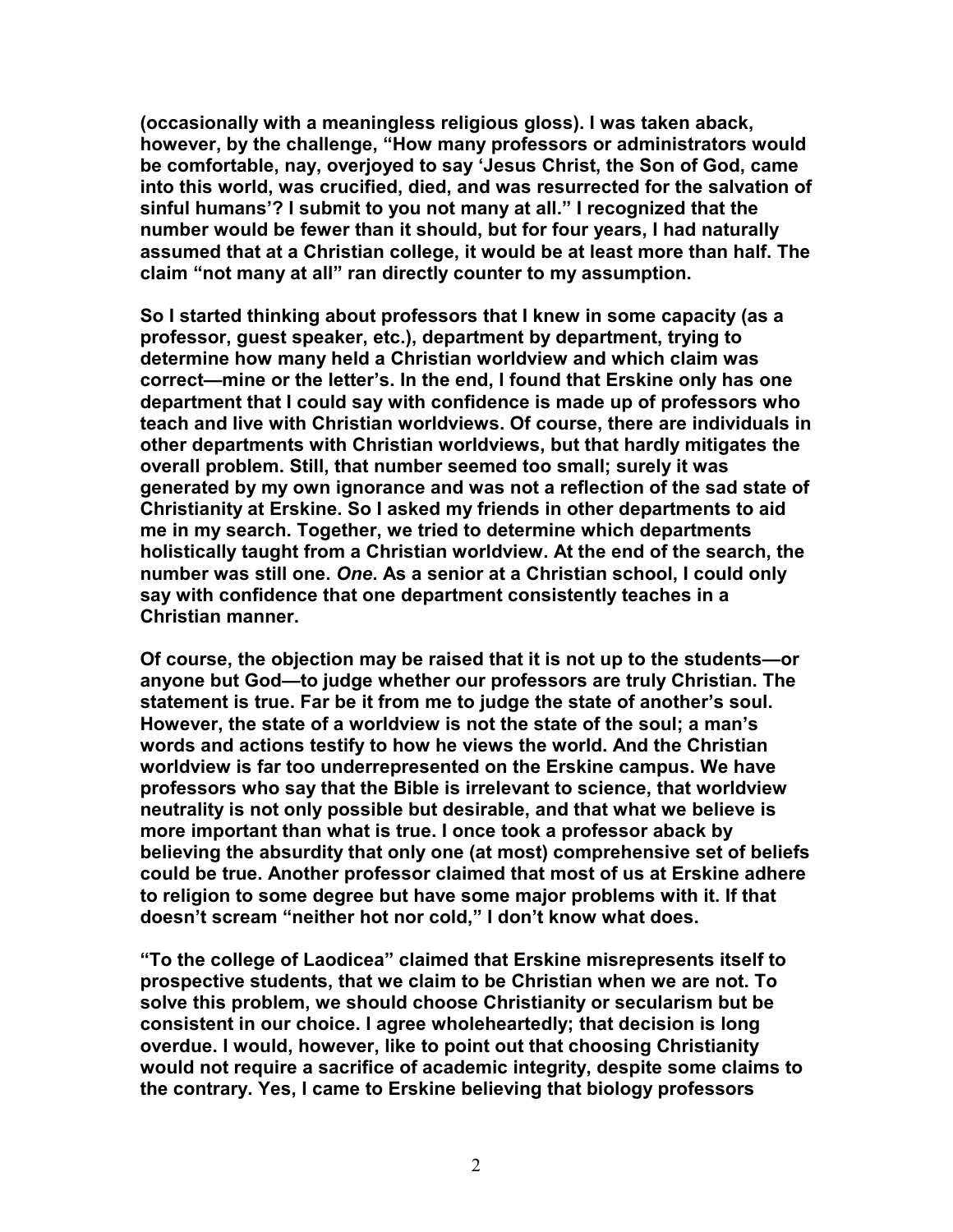**would be open to Intelligent Design (or at least not openly hostile to it). But there are Christians—with fully Christian worldviews—on both sides of that debate. I would expect that a Christian holding to Darwinian evolution would need to affirm a special creation of the soul, but Christianity does not require people to reject Darwinism out of hand. Such is the case with numerous debates within academia: there is usually no immediate inconsistency. Thus, the Christian's responsibility is to fully examine their belief within the context of Scripture and accept or reject accordingly. So what must we change to become a distinctly Christian college, if not the academic beliefs of our professors and administrators? We need people who truly believe that the Bible is God's Word, that it makes cognitive claims, and that man is sinful and damned without the saving sacrifice of God's perfect Son. Furthermore, these beliefs must inform their entire lives. They must understand their disciplines in context of what is taught in Scripture. They must not see the Bible as irrelevant to** *anything***. In some disciplines (for instance, Bible itself), these truths will be explicitly stated in daily lectures. For others, the worldview will be present implicitly. But it must be present, or we must abandon our label of Christian college.** 

**~Scroll down for the next article, ARPTalk(14.2).~**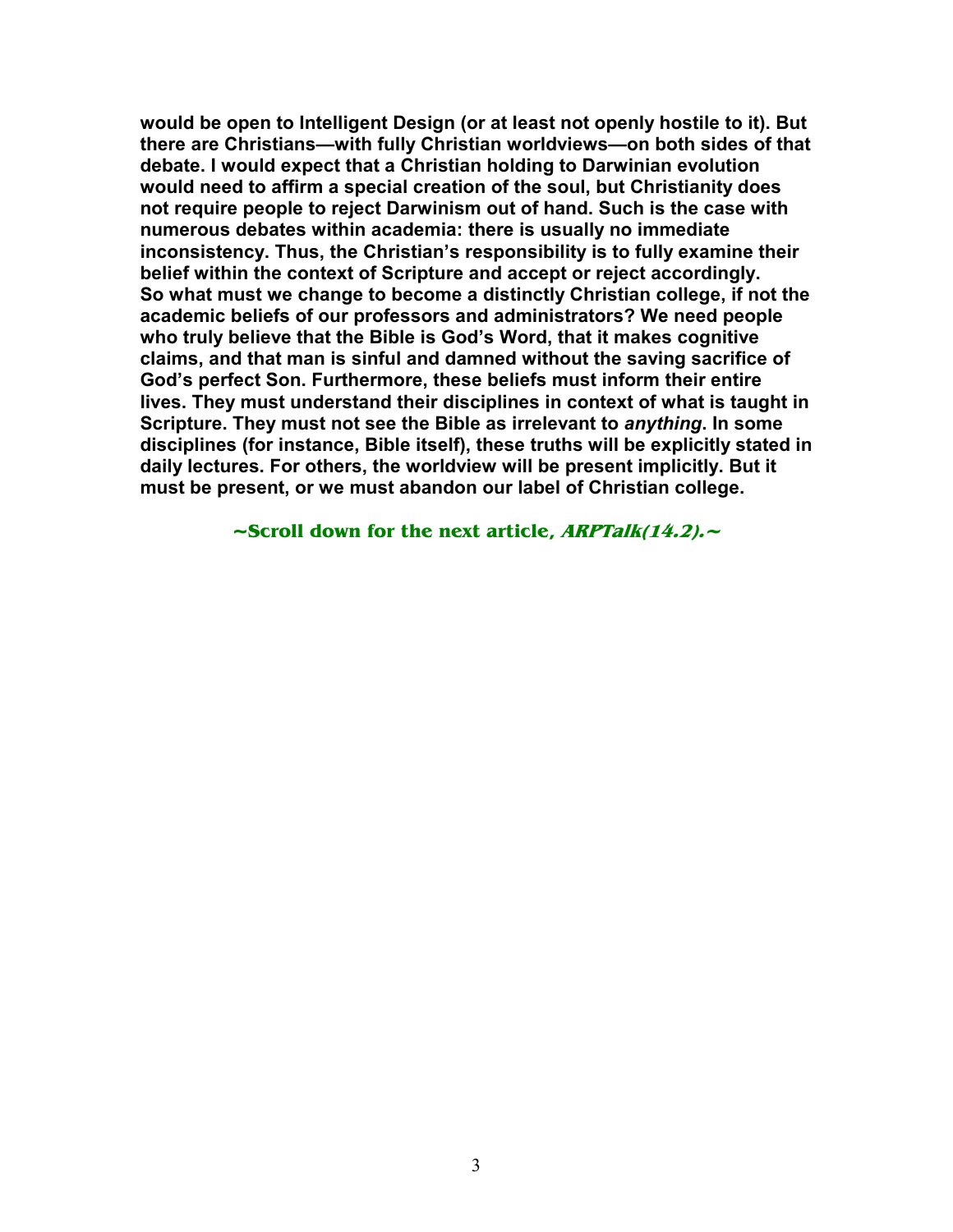

# A CHRONICLE OF THE LONG FAILURE OF GENERAL SYNOD TO OVERSEE ERSKINE COLLEGE AND SEMINARY (1976 – 2008)

**Is this not a time for anger?** 

**The Editor has finally finished reading through the sections of the Minutes of General Synod, 1976-2008, that deal with EC/ETS. What I have read nauseates me. It makes me angry. It makes me angry at myself, our General Synod, and EC/ETS.** 

**The Editor's research reveals that in the last 32 years EC/ETS has functioned autonomously from the ARPC as a rebellious and petulant pubescent delinquent in the life of our church, and the General Synod has allowed such reprehensible behavior. The history of the Erskine Board and Administration has been one of disrespect to, disregard for, disdain of, and contumacy towards the ARPC. With few exceptions, they have demonstrated corporate self-indulgence and indifference in their understanding of Christian faith and learning, administrative malfeasance in their stewardship of the college and seminary of the ARPC, cultural incestuousness in their management of the institution, and ecclesiastical treason in their dealing with the church that has faithfully attended them with the tithes and offering of God's people (over \$15,000,000). And the Editor of ARPTalk and the other members of our General Synod have permitted this. Is this not a time for anger?**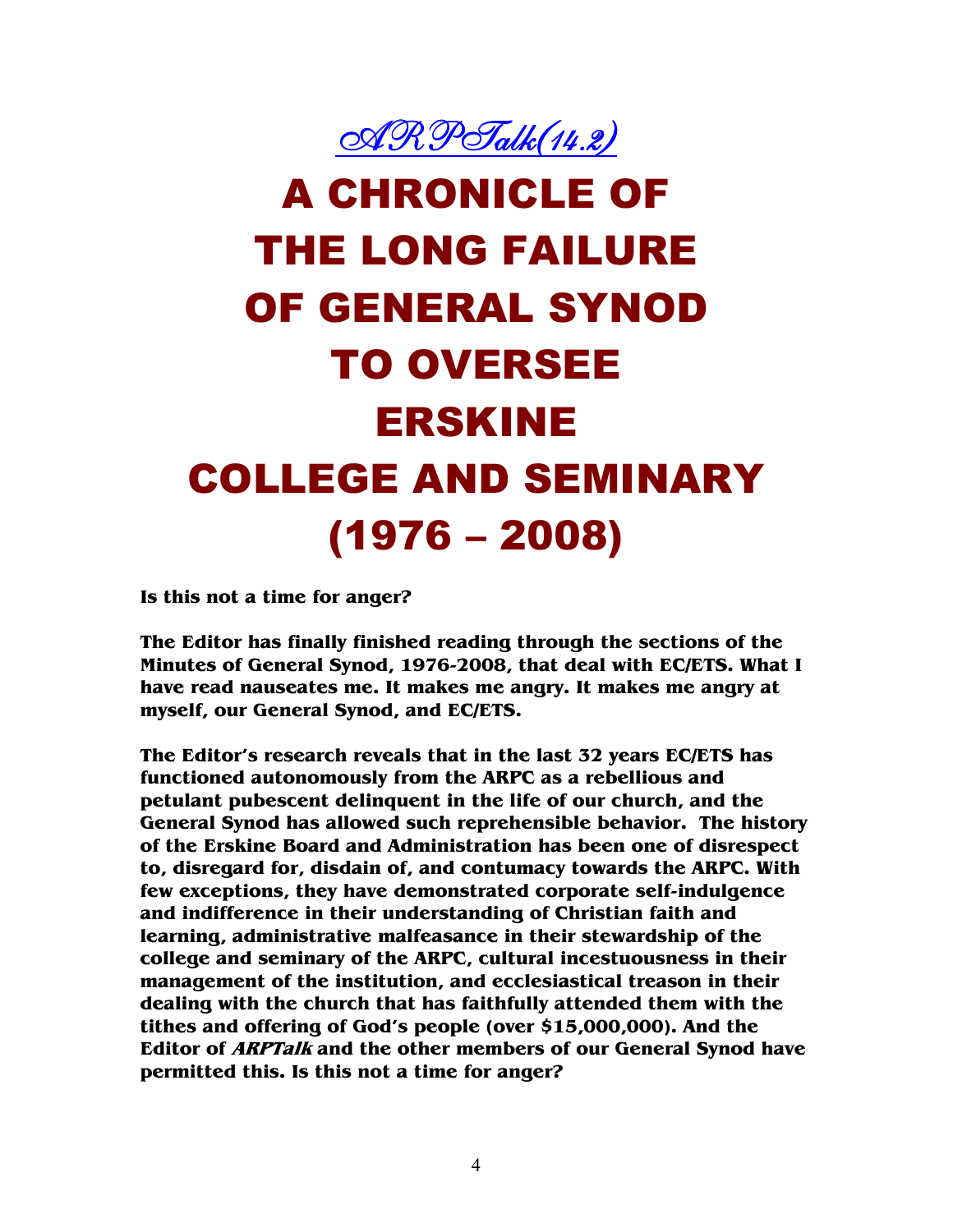**Their MO has shown a disdain for the church. They have known that if they could manage the General Synod in June at Bonclarken with "Christian-speak" that hinted at faithfulness to the desires of the denomination, they could then return to Due West confident of having hoodwinked General Synod again and continue as before. It seems that their promises meant little to them but much to the naïve ministers and elders who take men at their word. Cynically, they banked on the phenomenon of post-Synod forgetfulness on the part of the ARPC. The General Synod has put up with this sort of manipulative and defiant behavior for more than 32 years. Indeed, is this not a time for anger?** 

**The task for all the agencies of General Synod is the promotion of the goals, the welfare, and the growth of the ARPC. For more than 32 years, EC/ETS has NOT done this. For more than 32 years, EC/ETS has looked only to herself and complained that the ARPC has not done more to support EC/ETS financially. For more than 32 years, EC/ETS has not been an instrument of the peace of the church but a "bone of contention" and division. When does this stop? When do we see the reformation of EC/ETS? When does the college and the seminary of the ARPC become that which the ARPC envisions? When will we in the ARPC finally rise up in indignation and stop secular humanists from feasting at the larders of the church? The church does not have to feed an agency that does not promote the goals, the welfare, and the growth of the church! The church does not have to feed rebellion and secular skepticism! Is this not a time for anger?** 

**Below is a condensed version of the Editor's research. This comes from the Minutes of Synod, 1976-2008. The Editor encourages you to check his research. The Editor has discovered that for 19 of the past 32 years EC/ETS has been a "hot button" issue at the meetings of General Synod. For 19 of the past 32 years, EC/ETS has divided rather than unified the ARPC. For 19 of the past 32 years, EC/ETS has occupied the time and energy of the ARPC. For 19 of the past 32 years, EC/ETS has manifestly NOT contributed to the goals, the welfare, and the growth of the ARPC. Is this not a time for anger?** 

**Let the ARPC now rise up in her righteous indignation! Let the ARPC repent of her corporate neglect and inaction! Let the ARPC now take decisive, corrective steps to address this "long failure" to act.** 

**\* \* \* \* \* \***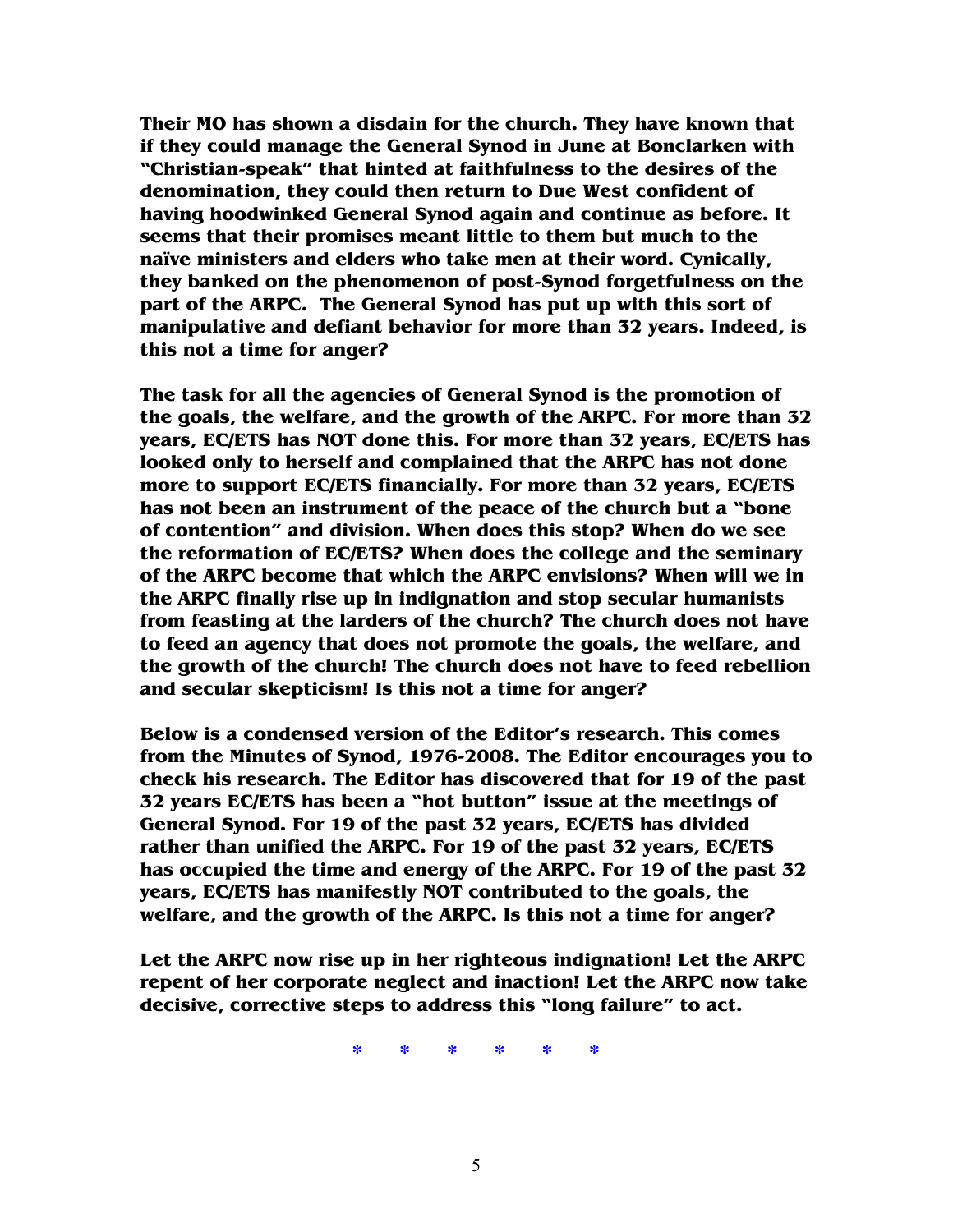#### **1. The 1976 General Synod re Erskine:**

- **SYNOD'S CONCERNS: (Memorial from Virginia Presbytery re Erskine) – Abuse of alcoholic beverages and drugs on the Erskine campus.**
- **SYNOD'S ACTIONS: The Board and Administration were given a year to address the concerns of Synod (p. 263).**
- **EDITOR'S COMMENTS: The General Synod went into post-Synod forgetfulness. The Erskine Board and Administration went into passive-resistance mode. The matter reappeared in 1977 (and is still being dealt with).**

#### **2. The 1977 General Synod re Erskine:**

- **SYNOD'S CONCERNS: (Memorials from Florida Presbytery, Mississippi Valley Presbytery, and Second Presbytery re Erskine) – (1) The use of alcoholic beverages and closeddoor visitation; (2) The hiring of only evangelical Christians as administrators and faculty members; (3) The operation of the college and the seminary according to the "Statement of Philosophy of Christian Education."**
- **SYNOD'S ACTIONS: (1) A motion was passed directing the Board and Administration to address these matters of concern in a manner acceptable to the General Synod (p. 459-460). (2) A motion was passed directing the Board to present to General Synod "any future proposed changes in the by-laws for Synod's approval prior to the Board's vote for adoption" (p. 499).**
- **MISCELLANEOUS ISSUES: There was a mild "demonstration" by students and former students asking for a "Christian Erskine." It was noted that "a number of students, former students, and friends of the college appeared before the [Moderator's Committee on Erskine] at their own request, and made statements of their concern regarding: 1) Use of alcohol, 2) Dormitory visitation, 3) Lack of Christian atmosphere on campus" (p. 516).**
- **EDITOR'S COMMENTS: At the next meeting of the Erskine Board, the Board declared "autonomy" from the General Synod of the Associate Reformed Presbyterian Church. However, this did not mean that the Board and Administration did not want General Synod's money.**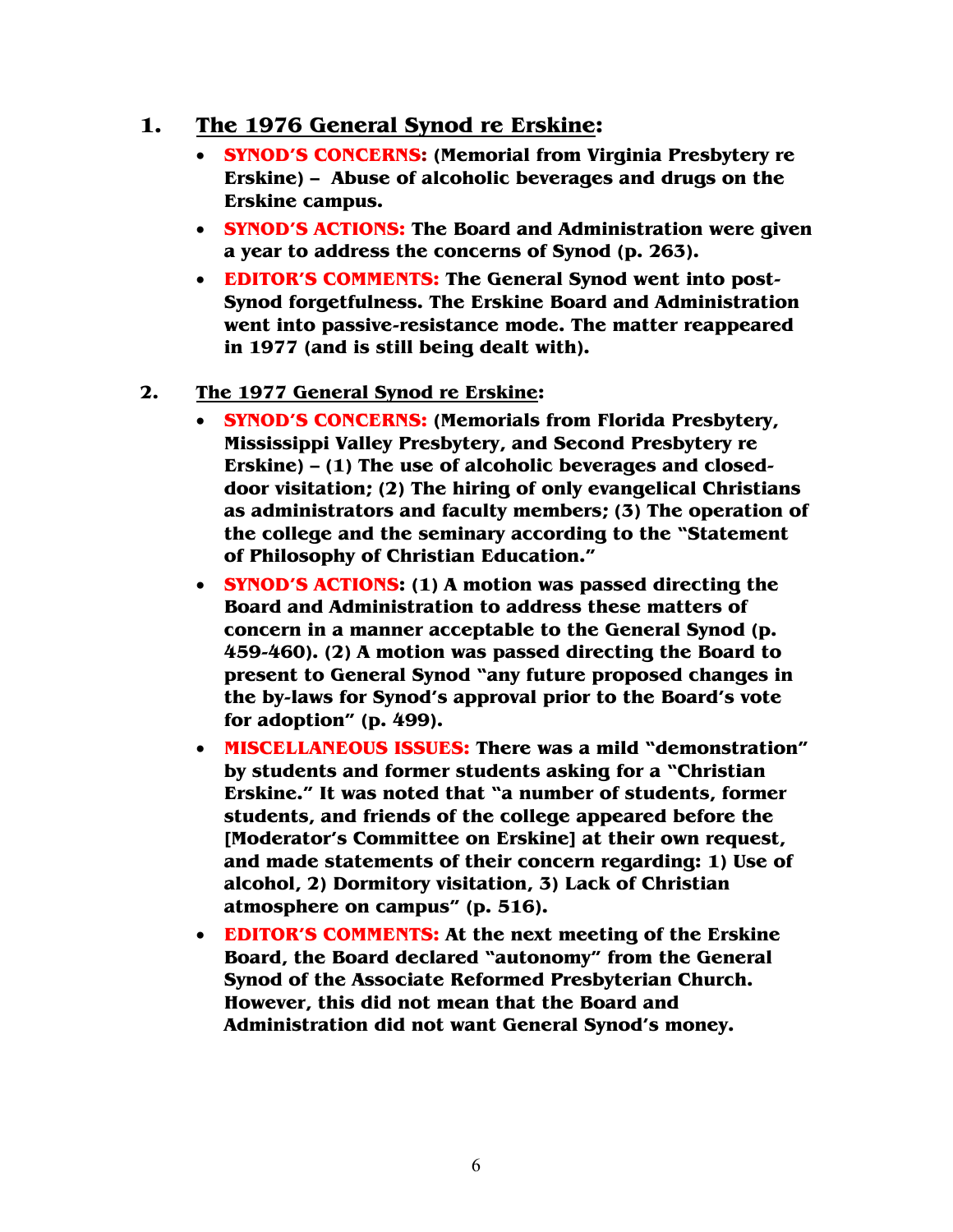## **3. The 1978 General Synod re Erskine:**

- **SYNOD'S CONCERNS: (1) The declaration of "autonomy" by the Erskine Board. (2) It was noted that governing oversight of the Synod over the college was dissolved in 1972 (pp. 621-623). (3) It was noted that Erskine College, at that time, was "legally its own entity" (pp. 621-623). (4) The Erskine Board, in response to the directive that those teaching Bible "personally affirm and teach the Scriptures as the infallible and inerrant Word of God," voted "That, in the light of the Board of Trustees commitment to comprehensive, quality Christian education, to the principles of academic freedom pledged to the faculty and students; and in view of the Associate Reformed Presbyterian Church's adherence to the Westminster Confession of Faith and Catechisms, the Board express to the 1978 General Synod the Associate Reformed Presbyterian Church its inability to comply with the directive" (p. 664).**
- **SYNOD'S ACTIONS: The above matters were sent to the Ecclesiastical Commission for reconciliation.**
- **EDITOR'S COMMENTS: The General Synod was told BY THE BOARD that the ARPC does not "own" Erskine but is "related" to Erskine. The ARPC is still trying to resolve the issues inherent in this matter.**

#### **4. The 1980 General Synod re Erskine:**

- **SYNOD'S CONCERNS: The relationship between Erskine and ARPC.**
- **SYNOD'S ACTIONS: (1) The Synod chose to keep Erskine (pp. 215-216). (2) The following motion was passed: "That the General Synod think positively about Erskine and pray that Erskine will exert an ever greater Christian influence upon the Students" (pp. 215-216). (3) The following motion was passed: "That the Board of Trustees and Administration give added emphasis to Christian Commitment as well as academic excellence" (pp. 215-216).**
- **EDITOR'S COMMENTS: The "tail now wags the dog." The dog is still staggering because of the tail's wagging. How are we in the ARPC supposed to "think positively" about Erskine? How do we come up with such absurdities?**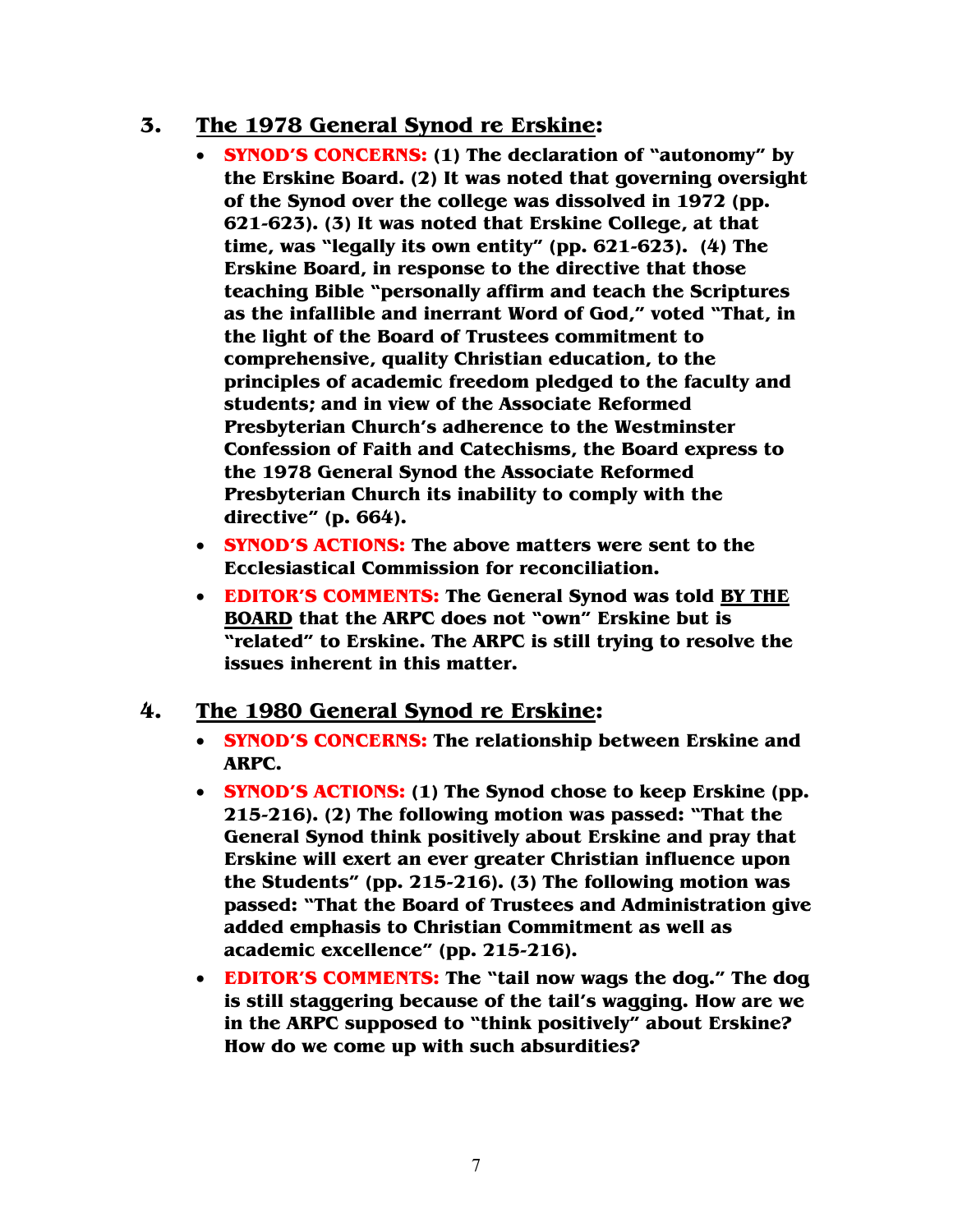## **5. The 1982 General Synod re Erskine:**

- **SYNOD'S CONCERNS: ETS and the Methodist Church The Erskine Report stated that Dr. R. T. Ruble had hired three adjunct professors who were United Methodists to teach Methodist polity, doctrine, and history. It was also stated that Rev. Ms. Susan Henry-Crowe was one of three and that she would teach Methodist History (p. 660).**
- **SYNOD'S ACTIONS: Nothing!**
- **EDITOR'S COMMENTS: (1) In 1982 ETS ceased to be Reformed in theology and Presbyterian in ecclesiology and, in reality, ceased to be the seminary of the ARPC. At that time ETS became the "used car lot of seminaries." The attitude at ETS became "Whatever you want, we can be that kind of seminary for you!" (2) From this point, ETS was "held captive" by the Methodist Church until 2005/6, when an administrative blunder failed to maintain diversity on the ETS faculty and that blunder lost the approval of the seminary governing agency of the Methodist Church.**

#### **6. The 1984 General Synod re Erskine:**

- **SYNOD'S CONCERNS: The relationship between EC and ETS.**
- **SYNOD'S ACTIONS: A motion was passed to form a "committee to work with the Erskine Board to study the feasibility of the separation of the Seminary from the College, and that his committee report back to the next meeting of the General Synod in 1985" (p. 337).**
- **EDITOR'S COMMENTS: Nothing came of the motion. This matter is still being talked about.**

#### **7. The 1986 General Synod re Erskine:**

- **SYNOD'S CONCERNS: (1) Erskine Board Chairman Mr. H. Lloyd Wilderson informed General Synod that the ARPC was the "sponsoring authority" for EC/ETS (p.18).**
- **SYNOD'S ACTIONS: (1) The Synod requested that the Board present to Synod in 1988 a five-year plan for the implementation of the "Statement of Philosophy for Christian Higher Education" approved in 1977 (p. 86). (2) A request by the Erskine Board to change the Manual of Authorities and Authorities in order to allow the Erskine Board to become a "self-perpetuating Board" was defeated (p. 101).**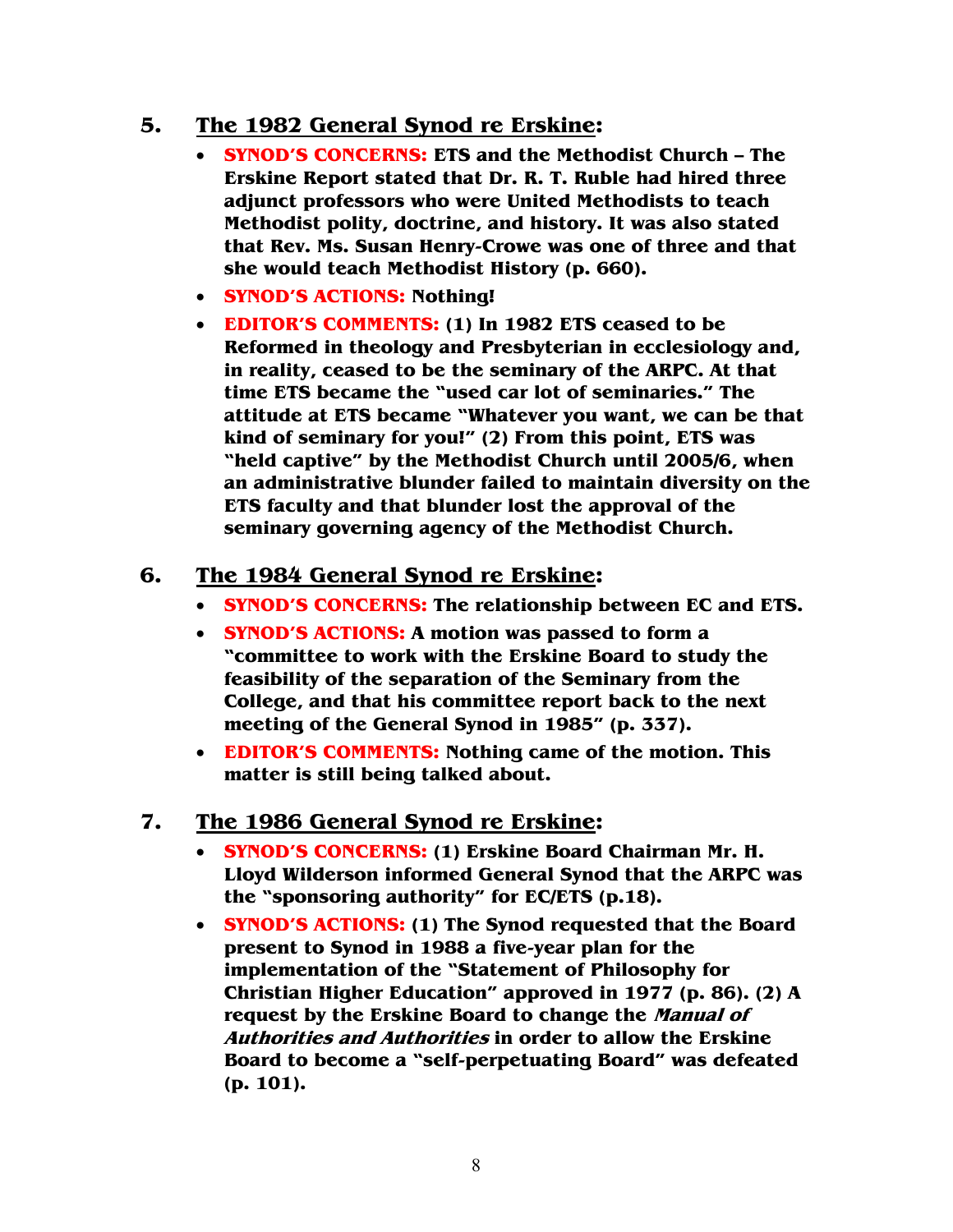• **MISCELLANEOUS MATTERS: Below is the speech by Dr. Wayne Frazier that he was asked to give by the Moderator's Committee on Erskine College and Seminary.** 

**Mr. Moderator, Fathers and brethren,** 

**I did not seek this opportunity to speak to you. But the Moderator's Committee on Erskine College and Seminary asked me to share with you my reflections as a retiring member of the Board of Trustees. It has been a privilege to serve this institution and contribute in a small way.** 

**The Board of Trustees and administration have a very demanding and complex responsibility. They approach it with diligence and commitment. The financial needs of Erskine are real. Yes, our faculty needs financial relief. Yes, demographics show a decline in the number of available students.** 

**But our evaluation has not recognized that top-notch, private Liberal Arts colleges offering a distinctive Biblical world and live view integrated into their programs of academic excellence are not experiencing the serious decline in enrollment that Erskine is experiencing. We are "pricing" ourselves out of the student market by not offering a sufficiently distinctive product. By offering mainly academic excellence students are going down the road to Clemson, Wofford or Furman. The Moderator's Committee has offered two solutions.** 

**One is long range planning. Jim Tysinger, former board member, requested for his three years as chairman of the board that a 5-year plan be developed. At present some trustee committees have done so and most have not. But there remains no comprehensive plan that defines the kind of college God wants us to be and the way we are going to achieve these goals. The board needs the administration to coordinate this essential effort for a comprehensive 5-year plan.** 

**Closely related to the need for a 5-year plan is the implementation of Synod's 1977 Statement of Philosophy of Christian Higher Education. The efforts of a few trustees to be faithful to the Associate Reformed Presbyterian Synod concerning our trust have been unsuccessful [Editor's emphasis]. The statement adopted by this Synod and printed in the** *Manual of Authorities and Duties* **has the following recommendations to trustees:** 

**#2 "That, as part of the basic development of the Philosophy of Christian Higher Education, this Report and the accompanying Statement, as adopted, constitute the governing philosophy for policies established and maintained by the Board of Trustees at Erskine College in the operation of Erskine College and Erskine Theological Seminary."**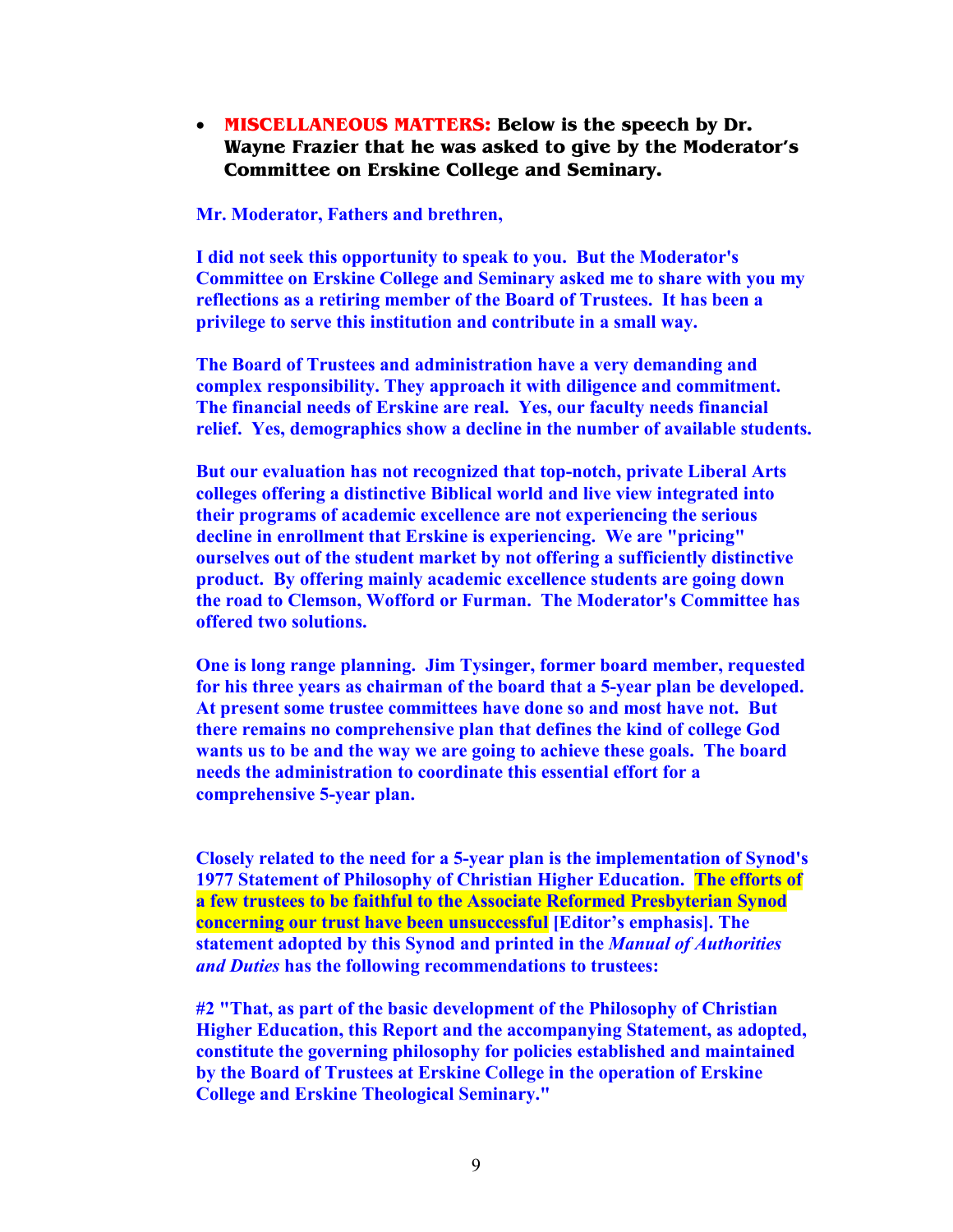**#5 "That in making its annual report to the General Synod, the Board of Trustees be asked to include a special section relating to the implementation of this Statement of Philosophy of Christian Higher Education."** 

**From 1978 to 1984, the Statement of Philosophy was not mentioned in the Board's report to Synod. In 1985 and 1986 it was mentioned in the preface. But there remains no special section concerning its implementation.** 

**I am convinced one reason Erskine is facing financial difficulty is a lack of courage and vision to be entirely faithful to our calling in Christian Higher Education. We must integrate faith and reason. We must integrate a Biblical world and life with each academic discipline. All truth is God's truth. Jesus Christ is Lord of all.** 

**At present some faculty members are involved in this endeavor. But there is no adequate coordination or support of this effort throughout the college community. Did not the apostle Paul write in II Corinthians 10:5? "We demolish arguments and every pretension that sets itself up against the knowledge of God, and we take captive every thought to obey Jesus Christ."** 

**That is what it means historically to be Reformed in our theology.** 

**Fathers and brethren, the battle today is for the minds of men and women. Romans 12:2 says: "Do not be conformed to the world (do not be pressed into the world's mindset), but be transformed by the renewal of your mind, that you may prove what is the will of God, what is good and acceptable and perfect."** 

**The Lord Jesus Christ will bless Erskine College even more in the future than He has in the past when a distinctively Christian Education triumphs. Thank you. (pp. 104-105)** 

• **EDITOR'S COMMENTS: The members of the General Synod went home delighted in Dr. Frazier's excellent speech and, since they were good men, expecting the Erskine Board and Administration to act as good men in response to Synod's concerns. The Erskine Board and Administration, as they are wont to do, ignored the stated and unstated desires of the ARPC.** 

#### **8. The 1987 General Synod re Erskine:**

• **SYNOD'S CONCERNS: Under the leadership of Mr. W. H. "Bill" Stuart, Jr., Board Chairman, an addendum to the Erskine Report was given that proposed an ad hoc**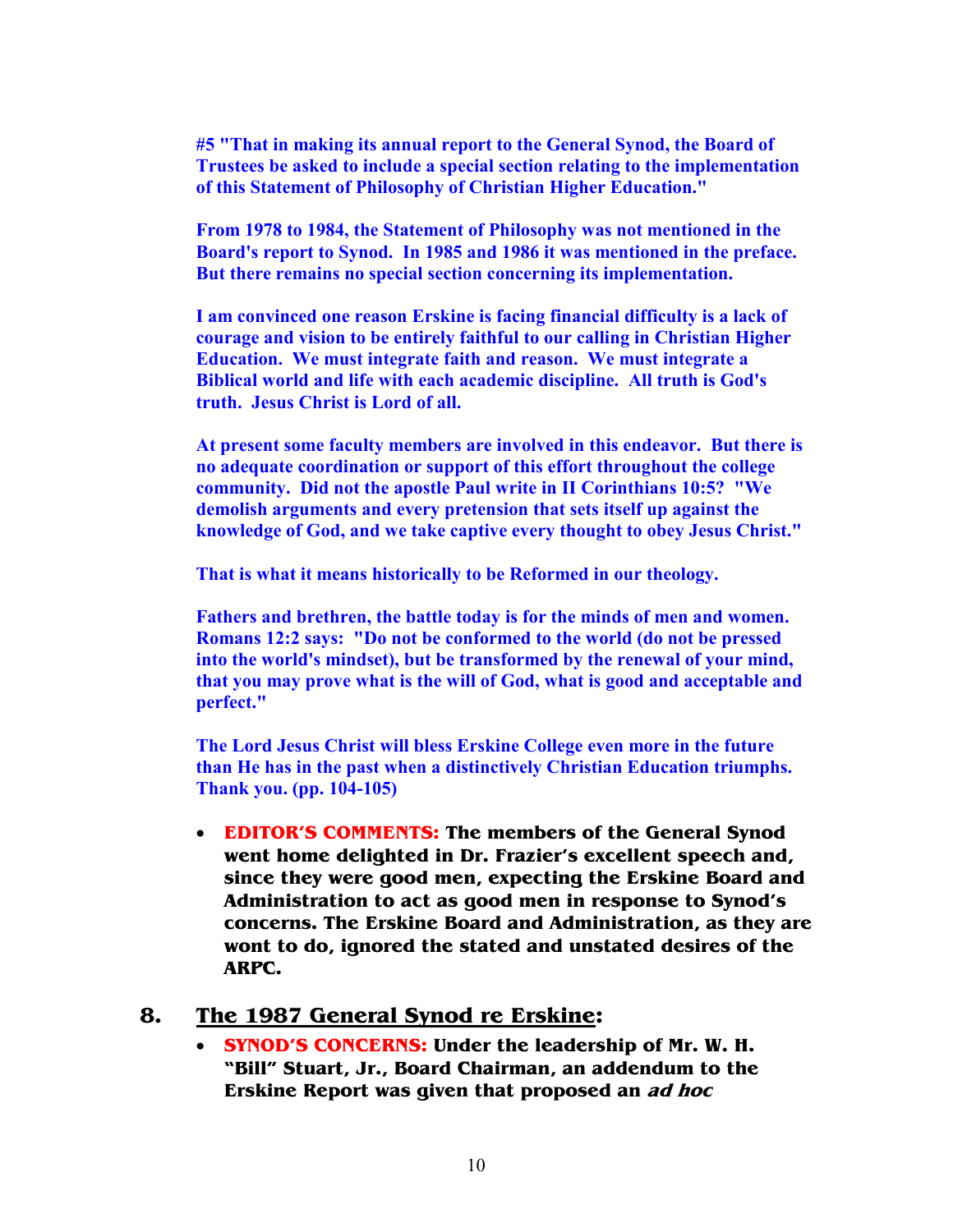**committee of three Trustees to meet with the Committee of Moderators to facilitate discussions regarding the main concerns of the ARPC—such as the alcohol policy, the visitation policy, the need for a full-time chaplain, the lack of emphasis on the ARPC, and a general lack of emphasis on the Christian aspects of education (pp. 357-358).** 

- **SYNOD'S ACTIONS: The report was received as information.**
- **EDITOR'S COMMENTS: The General Synod is still waiting for many of these matters to be resolved. The alcohol issue was settled by the State of South Carolina when the legal drinking age was changed to 21 by the Legislature. But there are still reports of problems.**

## **9. The 1988 General Synod re Erskine:**

- **SYNOD'S CONCERNS: (1) Under the leadership of Chairman W. H. "Bill" Stuart, Jr., a long range strategic planning process was outlined. (2) Issues regarding the implementation of the 1977 "Philosophy of Higher Education" were still under discussion. (3) The Board reported attempts to resolve communication problems between the Board and the ARPC.**
- **SYNOD'S ACTIONS: None.**
- **EDITOR'S COMMENTS: The issue has never been one of communication! The Erskine Board and Administration have known what the General Synod was saying. The General Synod was also aware of the disrespect and disdain of the Board and the Administration and faculty. The issue is the willful contempt of the Board and the Administration. The issue is the Board's and Administration's determination NOT to respond to the expressed directives of the ARPC. Simply, the Erskine Board, Administration, and faculty are not where the ARPC is theologically. This impasse has never been resolved.**

#### **10. The 1989 General Synod re Erskine:**

• **SYNOD'S CONCERNS: (1) The Board reported "a five year plan that implements the 1977 Statement of Philosophy for Christian Higher Education" (p.108). (2) The Board reported that it took "very seriously" the General Synod's request for a renewal of "the principles of a distinctive Biblical world and life view integrated into programs of academic excellence" (pp. 118-121). (3) The office of Chaplain was**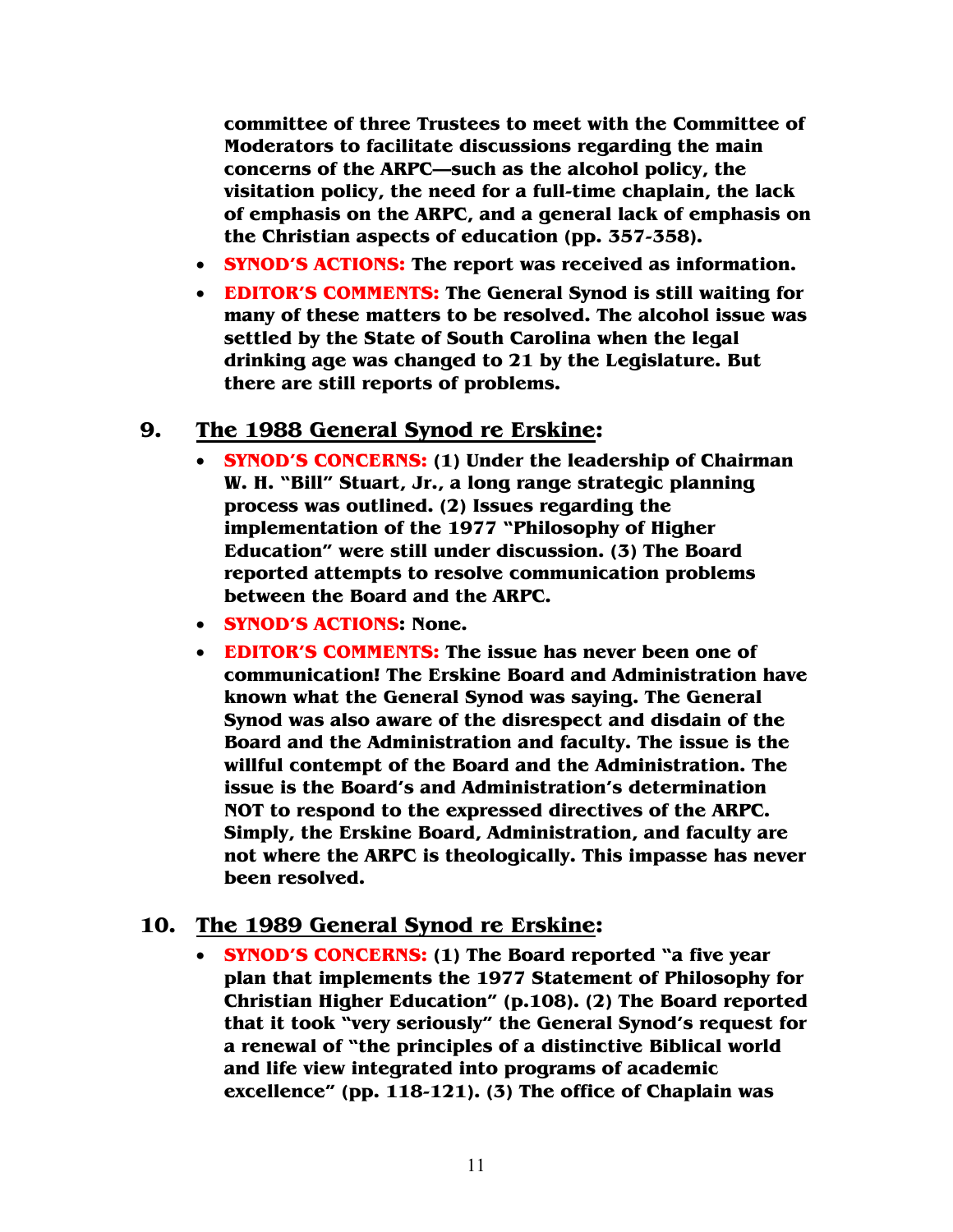**changed from part time to full-time (pp. 118-121). (4) Regarding the hiring of staff and faculty, the Board reported "The heart of Erskine College lies in the character and leadership of those who teach and lead the students of this institution. The Board readily acknowledges the need to examine the whole person when evaluating the qualifications of those who seek employment on the faculty and in staff positions at the College. At the same time we believe that such judgments need to be applied with proper respect for the freedom of conscience of the individual, and according to Scriptural principles, and not in any harsh or self-righteous way ... the difficulty may become well nigh impossible if we do not have a reasonably large pool of applicants to select from" (p. 121).** 

- **SYNOD'S ACTIONS: The following motions was passed: "That the Synod encourages the Presidential Search Committee of the Erskine Board of Trustees to seek a qualified candidate of unquestioned evangelical commitment so that Erskine College would be one of the finest liberal arts colleges with a Christian World and Life View" (p. 121).**
- **EDITOR'S COMMENTS: The General Synod was betrayed and disappointed again in the Board's choice of a President.**

#### **11. The 1990 General Synod re Erskine:**

- **SYNOD'S CONCERNS: Again the issues of Erskine administrators and faculty were before the General Synod.**
- **SYNOD'S ACTIONS: One of the "Aspirations" of the Special Moderator's Committee on College Education was "to have Erskine College present an unapologetic Christian identity in their recruitment of administration, faculty, students and in its publications presenting Erskine College as one of the finest Liberal Arts Colleges with a Christian World and Life View (all "Aspirations," pp. 433-435).**
- **EDITOR'S COMMENTS: The members of the General Synod are still waiting.**

#### **12. The 1991 General Synod re Erskine:**

- **SYNOD'S CONCERNS: There was a rehashing of responses to the Aspirations and Goals of the 1990 Synod.**
- **SYNOD'S ACTIONS: (1) A significant response was that "The Administration encourages each member of the faculty and staff to embody in their personal and professional life the**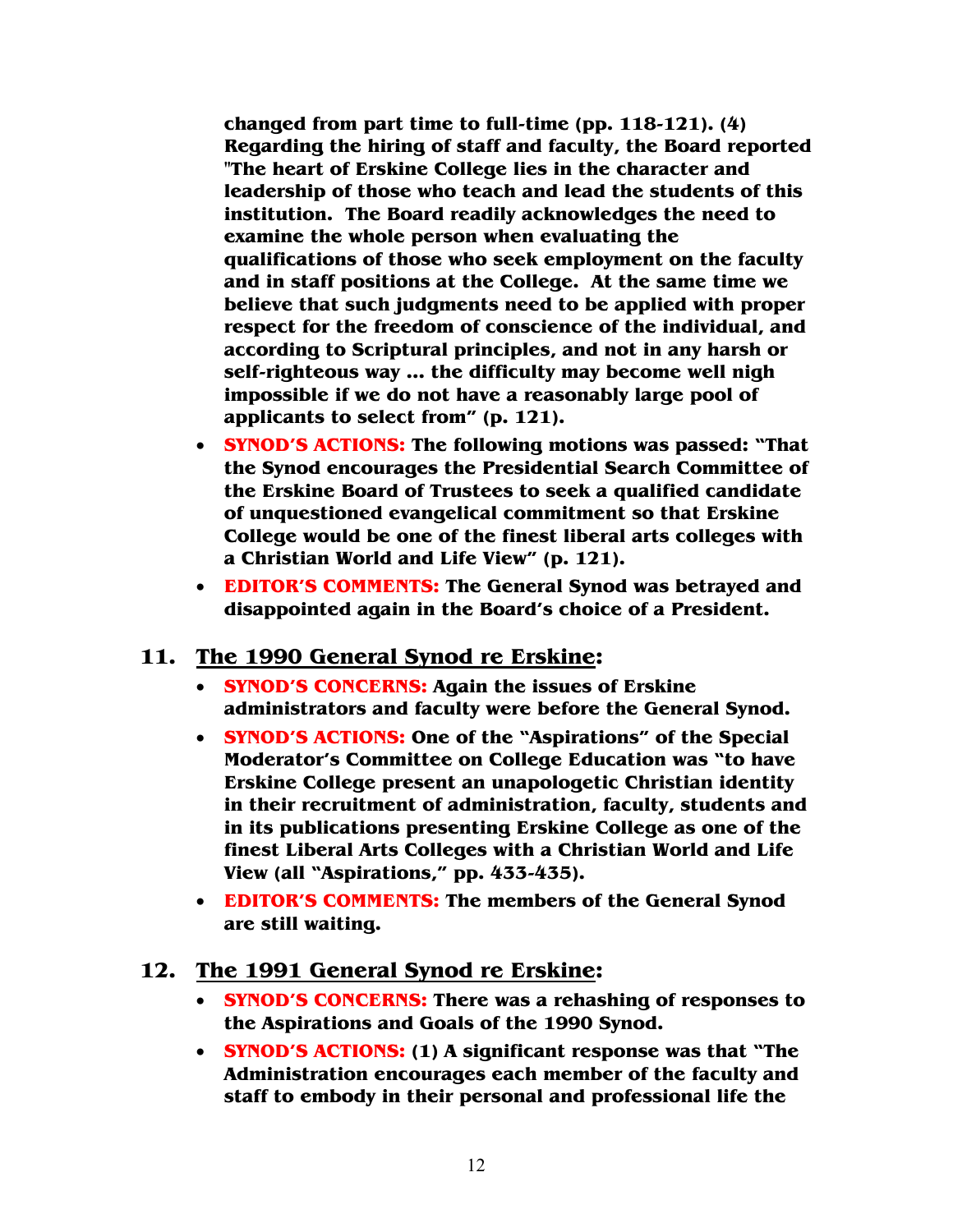**fulfillment of the Mission Statement of the College" (p. 791). (2) A Trustee Profile was presented by the Board (pp. 791-793).** 

• **EDITOR'S COMMENTS: There was a lot of talk but no substance in the talk. Over the years, the Erskine response to the General Synod's concerns is to come up with "window dressings." One has to look long and hard to find substantive responses.** 

#### **13. The 1994 General Synod re Erskine:**

- **SYNOD'S CONCERNS: (1) The completion of the five year plan. (2) Questions regarding the orthodoxy of ETS professors.**
- **SYNOD'S ACTIONS: Inquiries were made regarding ETS professors (pp. 662-663).**
- **EDITOR'S COMMENTS: The good thing that came out of the five year plan was the restoration of the Office of Chaplain.**

# **14. The 1995 General Synod re Erskine:**

- **SYNOD'S CONCERNS: The orthodoxy of ETS professors, especially Dr. Merwyn Johnson. The issue was "Godlanguage" (p.53).**
- **SYNOD'S ACTIONS: The following motion was adopted: "That the Synod conveys to the Dean of Erskine Seminary its dissatisfaction in the response of Dr. Johnson as represented before this assembly" (p. 39).**
- **EDITOR'S COMMENTS: Dr. John Blumenstein, then an ARP professor of NT at ETS, stated: "The need for a clear direction and supervision from the A.R.P. Church in a seminary with a vastly varied student body" (p. 53). That need is even more apparent today. The ARPC has no real supervision over the seminary of the ARPC.**

# **15. The 1998 General Synod re Erskine:**

- **SYNOD'S CONCERNS: Welcome to a new President: Dr. John Carson.**
- **SYNOD'S ACTIONS: None.**
- **EDITOR'S COMMENTS: Dr. Carson's ideals for a Christian College are great. His ability to implement his vision during his Presidency is open to debate. The years that Dr. Carson was President and Dr. R. J. Gore was Vice-President and**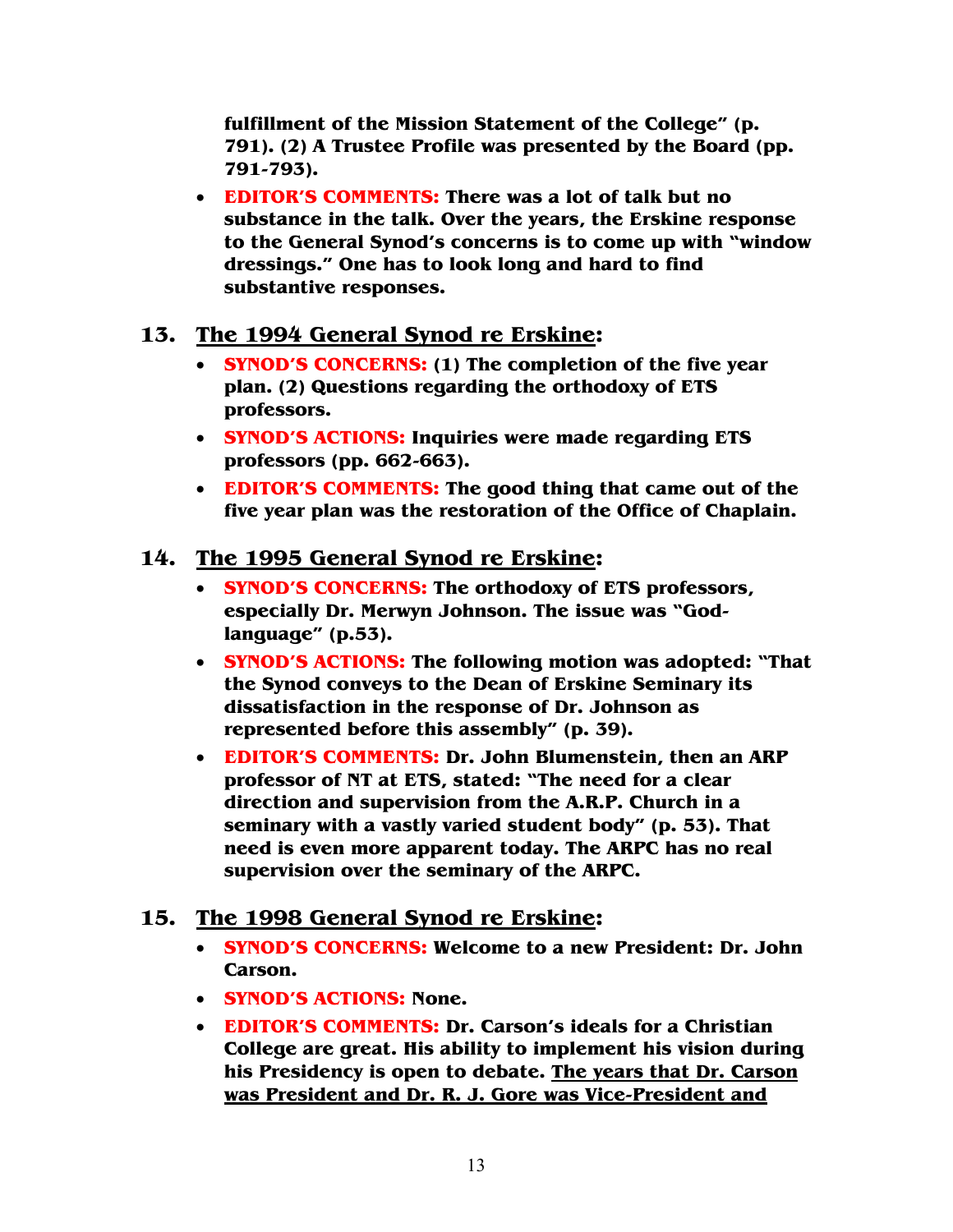**Dean of the seminary were relatively quiet years for the General Synod.** 

#### **16. The 2004 General Synod re Erskine:**

- **SYNOD'S CONCERNS: This was the last year that General Synod felt comfortable to celebrate Erskine.**
- **SYNOD'S ACTIONS: (1) Motion made and passed: "That the Erskine College Chaplain, and the faculty of the Department of Bible, Religion and Philosophy be commended for their faithful adherence to the theology and doctrines of our church, both in their teaching and in their individual lives" (p. 493). (2) Received the following from Dr. Carson as information: "Faith is not the enemy of knowledge. Authentic Christianity does not confuse, water down, or tamper with authentic scholarship. Instead, the light of the Gospel displays academic excellence in all its radiance. It brings perspective to the events of history, wonder to experiments in the laboratory, and poignancy to the classics of literature … Neither Christianity nor higher education can retreat to the citadel of the closed mind" (p. 493).**
- **EDITOR'S COMMENTS: There is a maxim that reads: "Personnel is policy." The personnel of Carson and Gore and their policies are far different from the present personnel and policies.**

#### **17. The 2006 General Synod re Erskine:**

- **SYNOD'S CONCERNS: This was a period of transition. Dr. Luder Whitlock was Interim President.**
- **SYNOD'S ACTIONS: The following motion was passed: "That the Board of Erskine be reminded of the requirement that the annual report to Synod is 'to include a special section relating to the implementation of the Statement of Philosophy of Christian Higher Education (Manual of Authorities and Duties: Board of Erskine College: Duties #10)'" (p. 433-434).**
- **EDITOR'S COMMENTS: In Dr. Whitlock's report, he wrote: "I am committed to building a discerning, integrative, and unwavering program of higher education that is rooted in the authority of God's Word and, therefore, fully aligned with the theology and heritage of the Associate Reformed Presbyterian Church. We will resist the tendency toward secularization that has been the experience of many**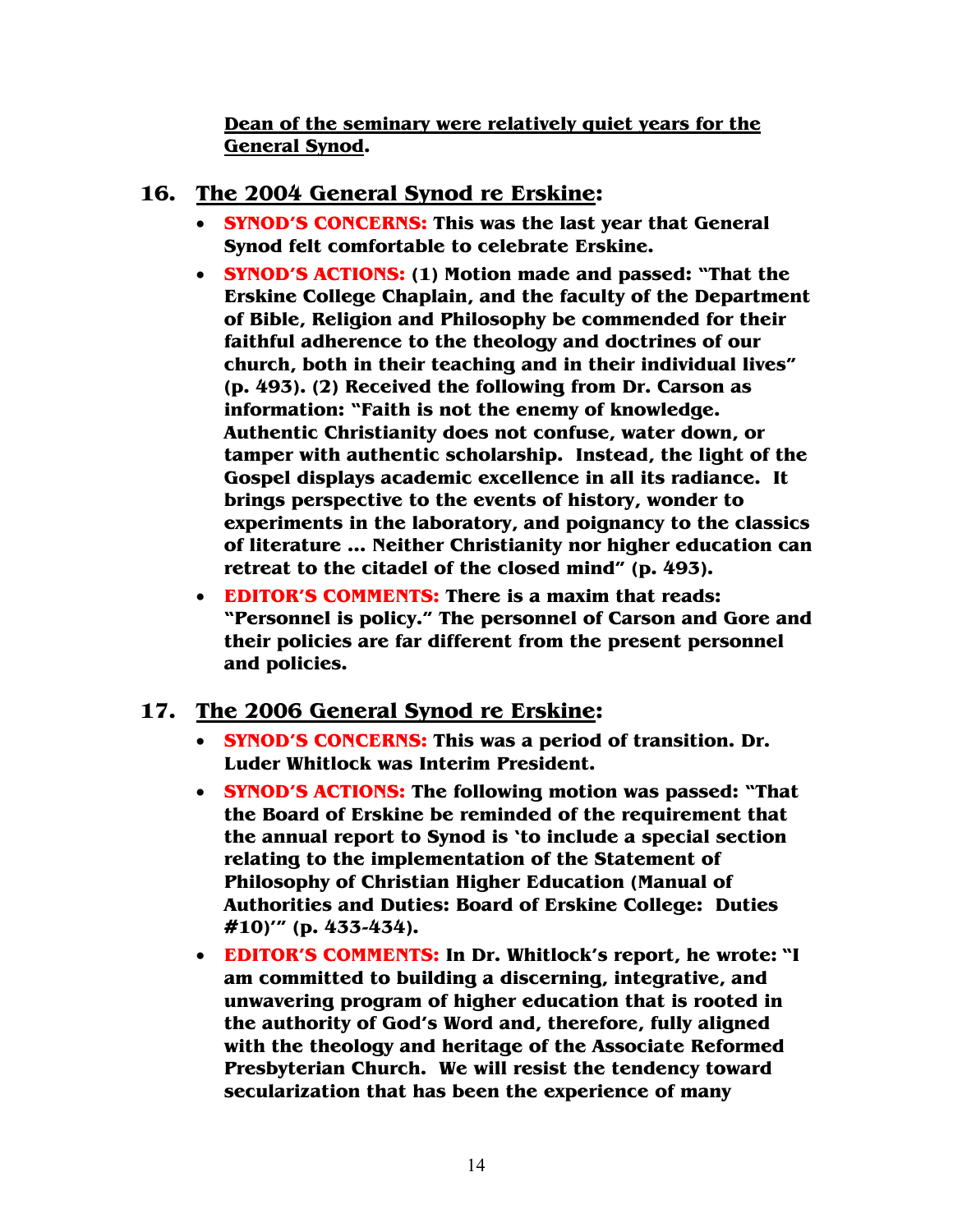**Christian institutions of higher learning" (p, 442). One asks, would the present President of Erskine dare to own and seek to implement the words of Dr. Whitlock? If he did, the General Synod would "elevate" him to sainthood and the Erskine community would have a collective "emotional meltdown."** 

#### **18. The 2007 General Synod re Erskine:**

- **SYNOD'S CONCERNS: (1) In the fall, the Board of Trustees lost its collective mind, removed Dr. Whitlock, nominated and nearly elected a Methodist, Dr. Paul Baker, as President of Erskine College and Erskine Theological Seminary. Then, by one vote, the Board elected Dr. R. T. Ruble. (2) Responding to student complaints, Second Presbytery found that a "culture of intimidation" exists at Erskine. (3) Once again, the question of missional fidelity arose, accompanied with questions regarding the loyalty of the Board and the integrity of administrators. All this with students appearing before Second Presbytery and General Synod with complaints.**
- **SYNOD'S ACTIONS: (1) A motion was made and passed to receive a paper which, in essence, was a Board minority report ([.15). (2) Motion passed: "That Synod call upon the Board of Trustees, Administration, Faculty, and Staff of Erskine College and Erskine Theological Seminary wholeheartedly to fulfill the instructions of the General Synod regarding character and mission of the College and Seminary and, in particular, that they carefully and without evasion adhere to the requirement that any newly appointed administrative or teaching employee of any board shall have given satisfactory evidence of their belief in and adherence to the basic doctrines of evangelical Christianity (Manual of Authorities and Duties 2006, pg. 9)" (p. 102). (3) Motion passed: "1. Recommended at the hiring of its next president and all thereafter, that the Board of Trustees commit to the hiring of an evangelical reformed Christian for the President of Erskine College and Seminary and recommit itself to a total integration of a Christ-centered, i.e. the Christian world view and life view in all of its educational process, affirming Christian commitment and excellence in learning. 2. Expressed thanks to God that in His gracious providence**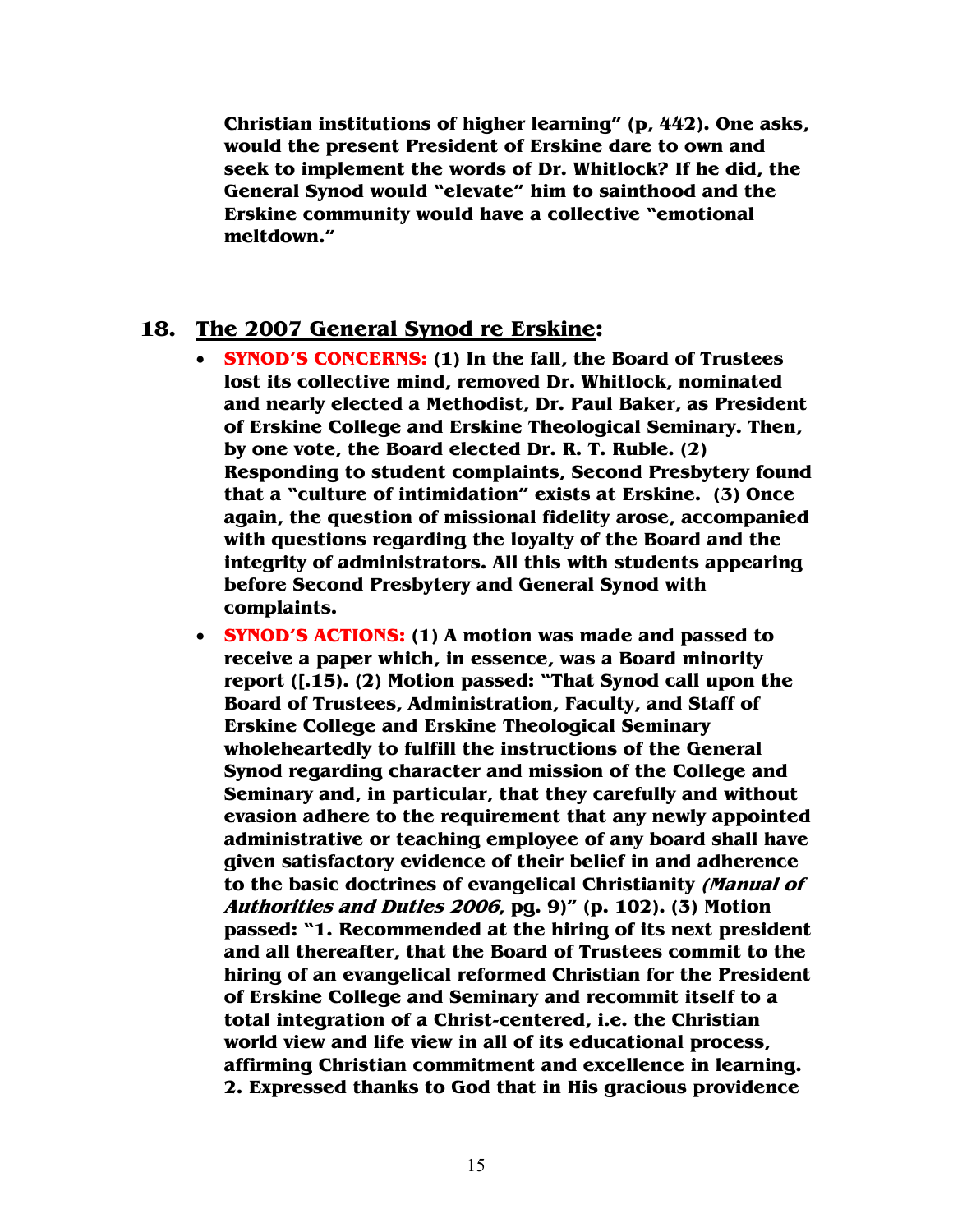**Dr. Randall Ruble has been appointed as President of Erskine College and Seminary and that our College and Seminary have godly, reformed and evangelical leadership." (4) Motion passed: "That the General Synod reaffirm its commitment to the previously approved "Statement of Christian Higher Education" and encourage the committee tasked to produce a new statement, to the end that it will in no way weaken but in fact strengthen, the Christian commitment and clarity of the statement; That the General Synod remind the Erskine President and Chairman of the Board of Trustees of their mandate to implement this philosophy and to maintain the Erskine identity in accordance with it, in ways that are reported to, and verifiable by, the General Synod; and That the Synod pause to pray for the Lord's present and future blessing on Erskine College and Theological Seminary, its Board of Trustees, and its new president" (p.111). (4) A motion was passed that each prospective Board nominee be sent the 1977 "Report of the Special Committee on Christian Higher Education," the "Statement of the Philosophy of Christian Higher Education," and the "Statement of Evangelical Christianity" and asked to sign a statement that he/she has read these (pp. 212-214).** 

• **EDITOR'S COMMENTS: (1) The Administration, in full knowledge of the theological direction of the ARPC, gave tenure to PC(USA), neo-Barthian professor Dr. Richard Burnett. (2) President Ruble spoke before the General Synod and claimed that all the troubles at Erskine were not his making but inherited. He also asked to be held accountable for subsequent matters. Time will tell whether the General Synod gives Dr. Ruble the opportunity of accountability.** 

#### **19. The 2008 General Synod re Erskine:**

- **SYNOD'S CONCERNS: Tenure was given to PC(USA) ETS professor Dr. Richard Burnett who is identified as a neo-Barthian. At stake is the definition of Biblical authority.**
- **SYNOD'S ACTIONS: The adoption of three inerrancy statements (pp. 514-515). These three motions were framed in response to the granting of tenure to Dr. Burnett.**
- **SUBSEQUENT MATTERS: (1) The questions: (a) Are there or are there not teachers at ETS who espouse the teaching of Karl Barth as the proper understanding of Scriptural**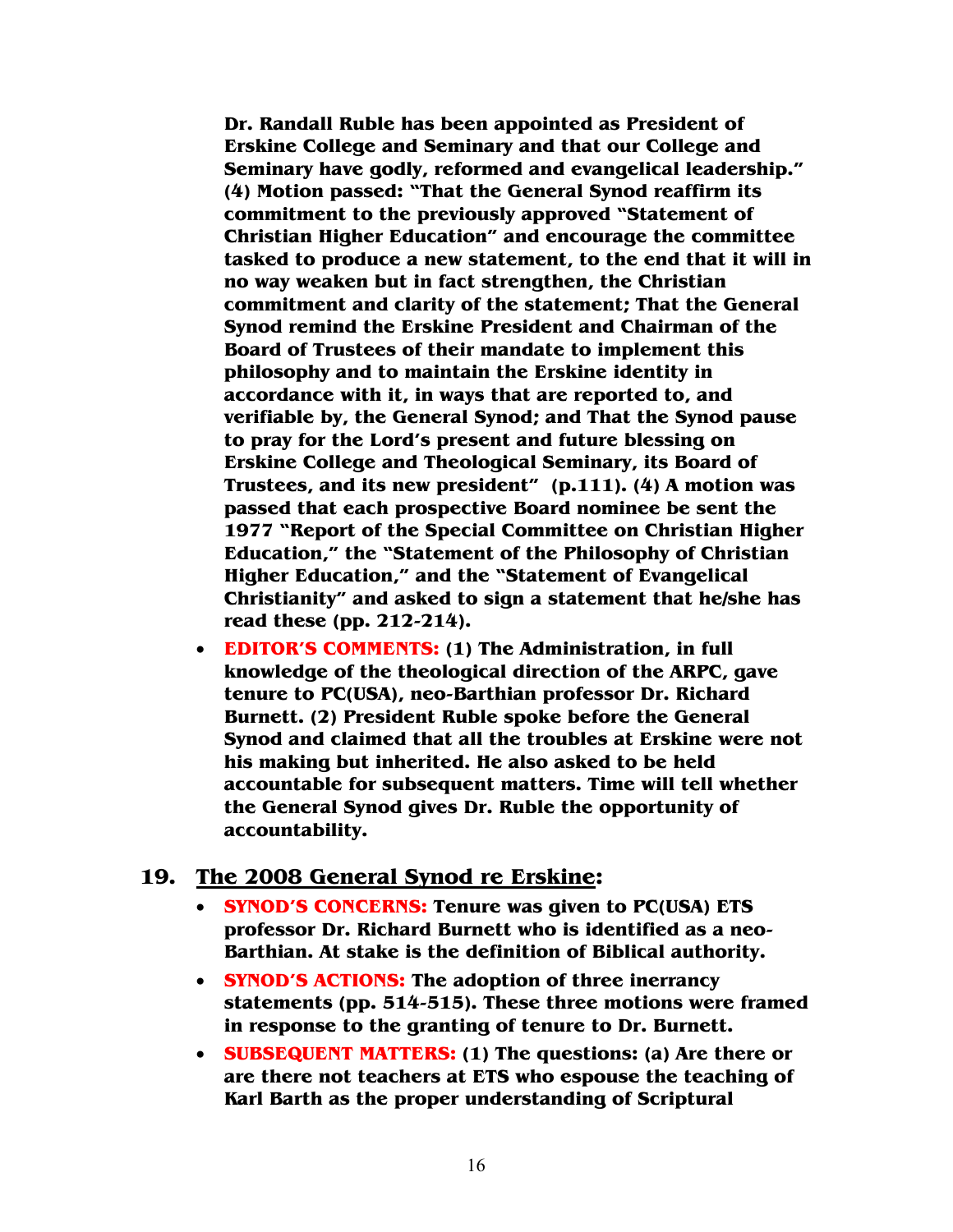**authority? (b) Are there or are there not teachers at ETS who will not affirm the doctrine of inerrancy? (2) The most important question: What is Erskine doing to promote the goals, the welfare, and growth of the ARPC? Unfortunately, the answer is VERY LITTLE! Instead of advancing the goals, the welfare, and the growth of the ARPC, Erskine has been a point of contention and division. What is the lesson of history for the ARPC?** 

**\* \* \* \* \* \*** 

**Well, what do you think? Has the Editor misrepresented the history? Is this not "A CHRONICLE OF THE LONG FAILURE OF GENERAL SYNOD TO OVERSEE ERSKINE COLLEGE AND SEMINARY (1976 – 2008)?" It is not a pretty sight, is it? Is this not a time for anger?** 

**Here are a number of issues that need to be addressed:** 

- **A significant portion of the General Synod no longer trusts EC/ETS theologically, institutionally, or educationally.**
- **A significant portion of the General Synod is simply ASHAMED of and EMBARRASSED by EC/ETS.**
- **The senior administrators of EC/ETS (the President and the Executive Vice-President) do not have the whole-hearted confidence of the rank and file of the General Synod.**
- **The majority of the EC/ETS Board, Administration, and faculty define the word "Christian" in a manner that is different from and in opposition to that of the majority of the General Synod.**
- **A significant portion of our General Synod views EC/ETS as self-absorbed. They believe that the institution does not promote the goals, the welfare, and the growth of the ARPC. In a time of numerical and financial decline in the church, the ARPC can ill afford an institution into which it pours 25% of all its financial resources and have that institution refuse to promote the goals, the welfare, and the growth of the church.**
- **A significant portion of the General Synod is CERTAIN that the majority of both the EC/ETS administration and faculty is indifferent to and/or in opposition to the theological direction and denominational ethos of the ARPC.**